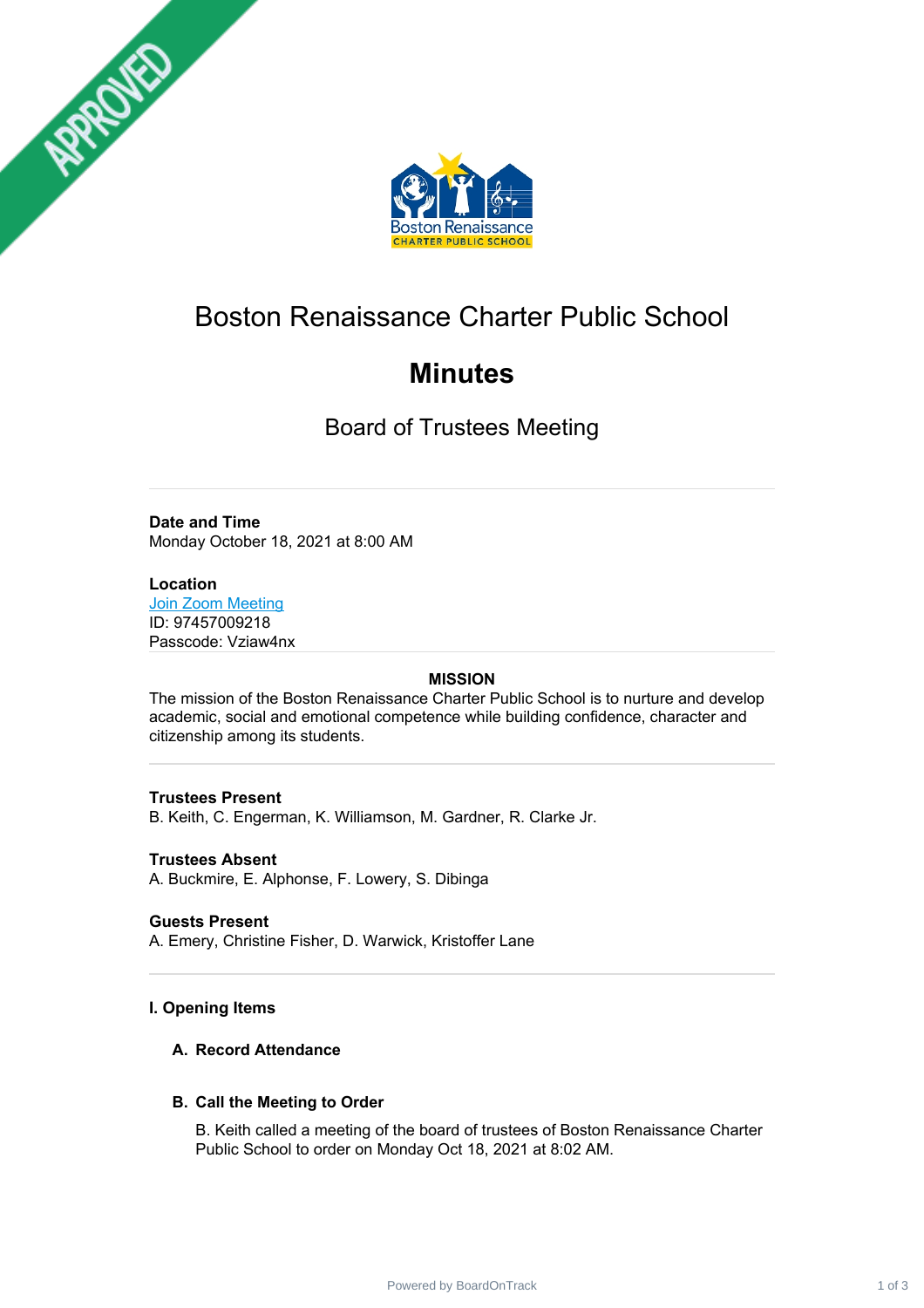#### **II. Finance**

#### **A. Presentation of FY21 Audit report**

Kristoffer Lane, auditor from Daniel Dennis & Co. presented the audit report for Boston Renaissance for the year ending June 30, 2021. When looking at the Qualitative Aspects, according to the accounting policies, there were no significant changes. When evaluating the key aspects and assumptions of the allocations of grants, it was determined that all accounting estimates were reasonable in relation to the combined financial statements. This is also true for termination benefits. **B.** Finance and their state state charter is an extended by Board of 2 of 2 of 2 of 3 Board of 2 of 2 of 3 Boston Renaissance Charter Meeting - Board of Charter Meeting - American Charter Meeting - Charter Meeting - Chart

There were no difficulties performing the audit. The financial records are in very good shape. There were no consultations with any other accountants. There were no material weaknesses over the financial report along with no reportable instances for non-compliance.

Financial ratios showed that the low -risk ratios are improving year to year in comparison to other schools. The total assets increased and there was a decrease in capital assets. Liabilities decreased as well. There was a surplus, showing a good year. Total revenue increased and expenses decreased. Salaries and benefits spending increased.Overall, this was a good audit, both timely and accurate.

B. Keith made a motion to accept fiscal year 2021 audit financials as presented by the auditor.

C. Engerman seconded the motion.

The board **VOTED** to approve the motion.

#### **Roll Call**

- E. Alphonse Absent
- A. Buckmire Absent
- K. Williamson Aye
- B. Keith Aye
- F. Lowery Absent
- R. Clarke Jr. Aye
- M. Gardner Abstain
- C. Engerman Aye
- S. Dibinga Absent

#### **B. Procurement Policies & Procedures Update**

Reviewed and accepted the updated documented policies to reflect practice and Chapter30B thresholds.

B. Keith made a motion to accept the policy as outlined for purchase under chapter 30B.

C. Engerman seconded the motion.

The board **VOTED** to approve the motion.

#### **Roll Call**

- A. Buckmire Absent
- E. Alphonse Absent
- S. Dibinga Absent
- C. Engerman Aye
- M. Gardner Abstain
- B. Keith Aye
- K. Williamson Aye
- F. Lowery Absent